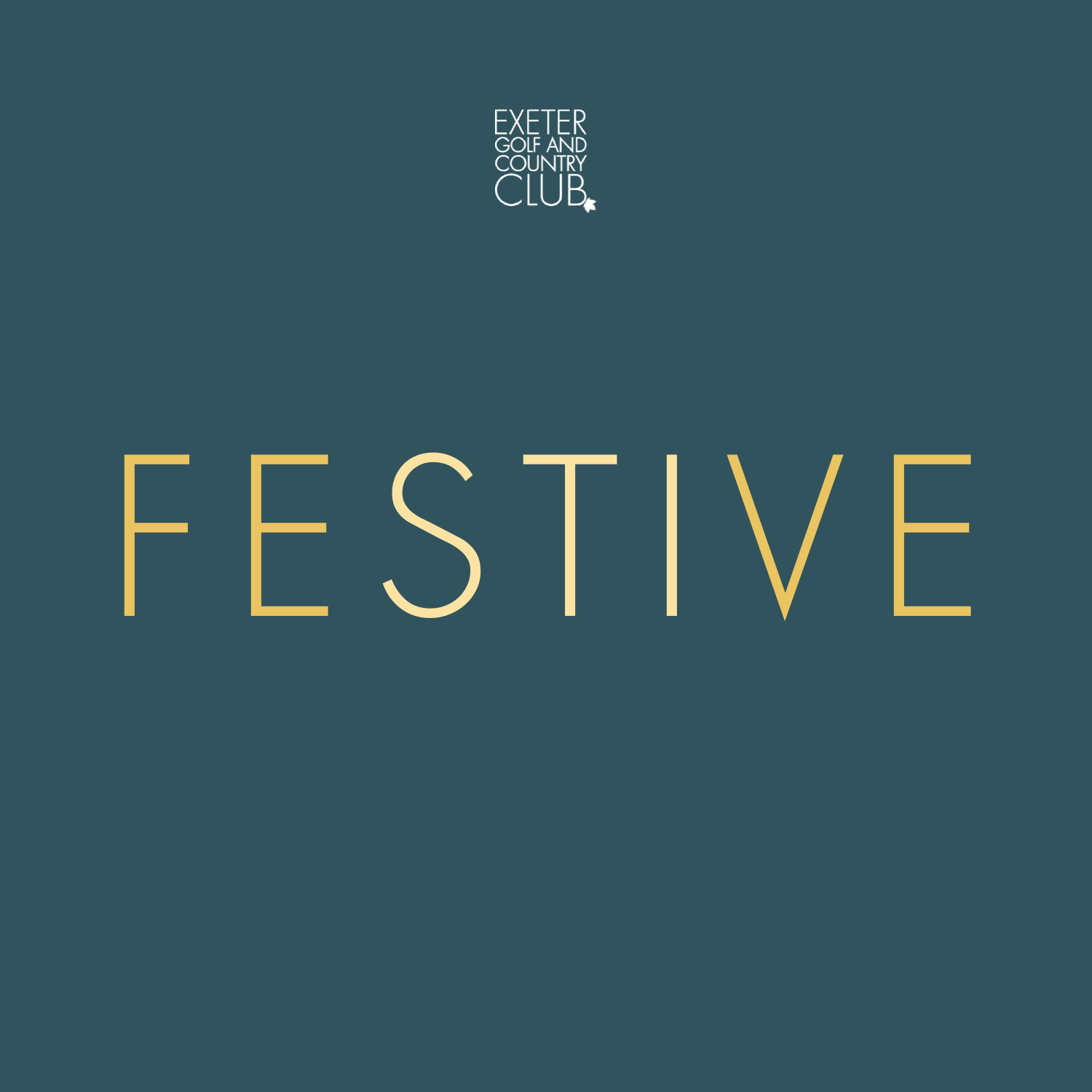# CELEBRATE WAYS TO

#### PARTY NIGHTS

Food, drinks, disco & dancing

Festive fizz on arrival Three-course Festive Menu Magic Mirror Photo Booth Disco until midnight

Tables of up to 10 | Groups of 8 -120 £45.00 per person

# WEAR PARK BAR & RESTAURANT

Relaxed restaurant dining or drinks at the bar

Choose from the Festive Menu or the Restaurant Menu for lunch or dinner, Mondays - Saturdays or a traditional roast on a Sunday.

Groups of 2 -12 | Pre orders required for for tables of 8 or more Two course Festive Menu: £25 Three course Festive Menu: £30

## PRIVATE DINING

Festive food in a private setting

THE DUCKWORTH Up to 120 seated | 140 buffet

THE MEWS Up to 40 seated | 60 buffet Roof terrace

TOPSHAM ROOM Up to 40 seated | 60 buffet

Perfect for groups of 24+

Seated from £25 per person Buffet from £20 per person plus room hire

#### DE CADENT DRINKS

From Christmas cocktails to festive fizz, the perfect wine for dinner, or an after dinner digestif ask the Events Team about our Drinks Packages

BOOK: EXETERGCC.CO.UK/CHRISTMAS-NEW-YEAR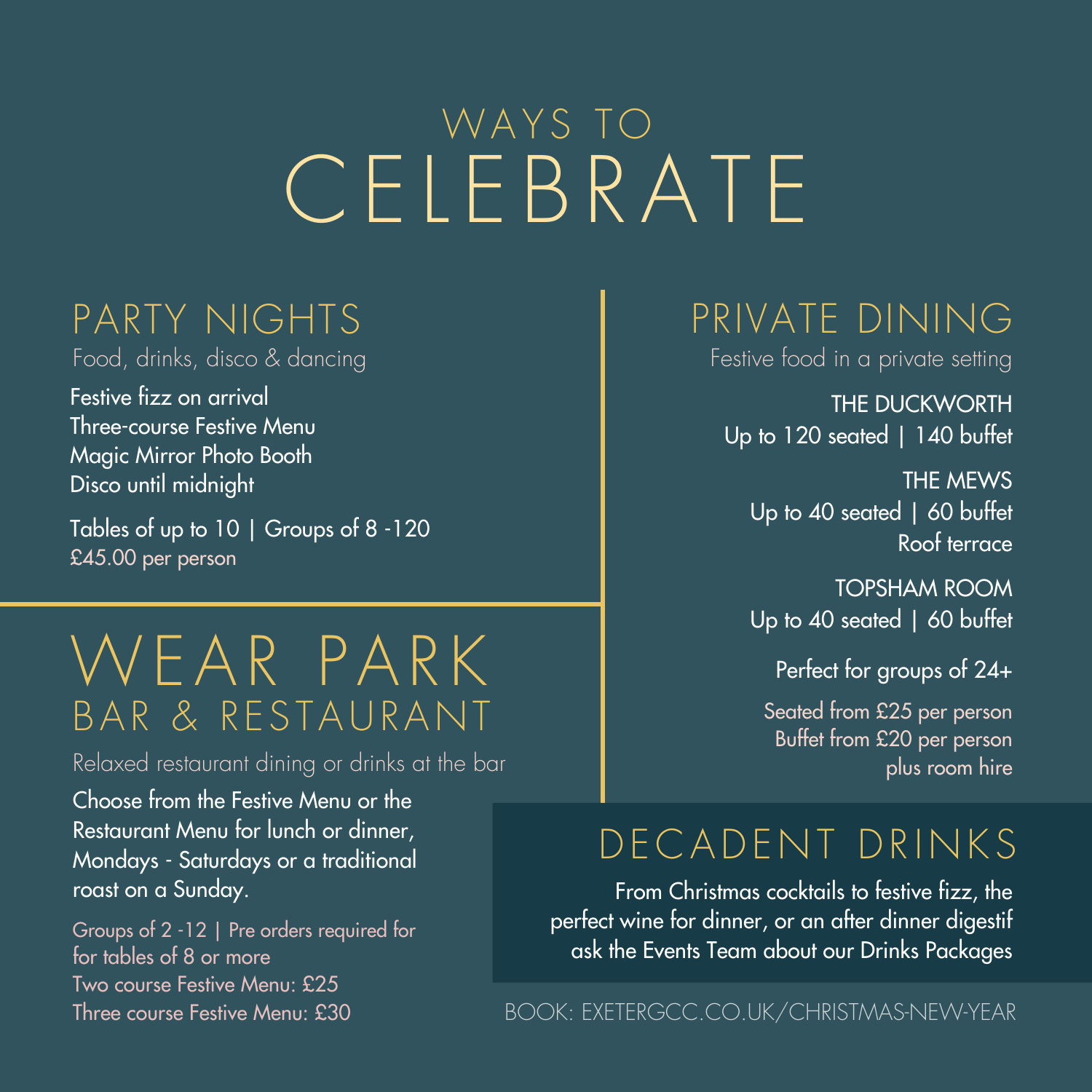# ME N U **FESTIVE**

Celeriac and white truffle soup, almond pesto Glazed fig, balsamic baby onions, hazelnut and clementine salad Smoked peppered mackerel pate, citrus salad, sour dough croute Confit Holsworthy pork belly, spiced apple, Dijon potato, cider jus

Turkey ballotine, shallot and thyme stuffing, turkey bon bon, bacon chipolata, roast potatoes, cranberry turkey gravy Roasted pavé of cod, tenderstem broccoli, fondant potato, lemon and chive cream sauce Chestnut and cranberry nut roast, parsnip puree, white onion croquette, roast

potatoes, red wine gravy

Christmas pudding, brandy custard, spiced winter berries Coffee, almond and chocolate torte, hazelnut ice cream Toffee tart with star anise, cloves and nutmeg, orange tuille, burnt grapefruit sorbet Cheese plate, celery, grapes, fruit chutney, biscuits

RESTAURANT LUNCH/DINNER BOOKINGS: 2 COURSE - £25 | 3 COURSE - £30 PRIVATE DINING: 2 COURSE - £25 | 3 COURSE - £30 + ROOM HIRE (BUFFET ON ENQUIRY) PARTY NIGHTS: 3 COURSES, PLUS ARRIVAL FIZZ AND ENTERTAINMENT - £45 BOOK: EXETERGCC.CO.UK/CHRISTMAS-NEW-YEAR